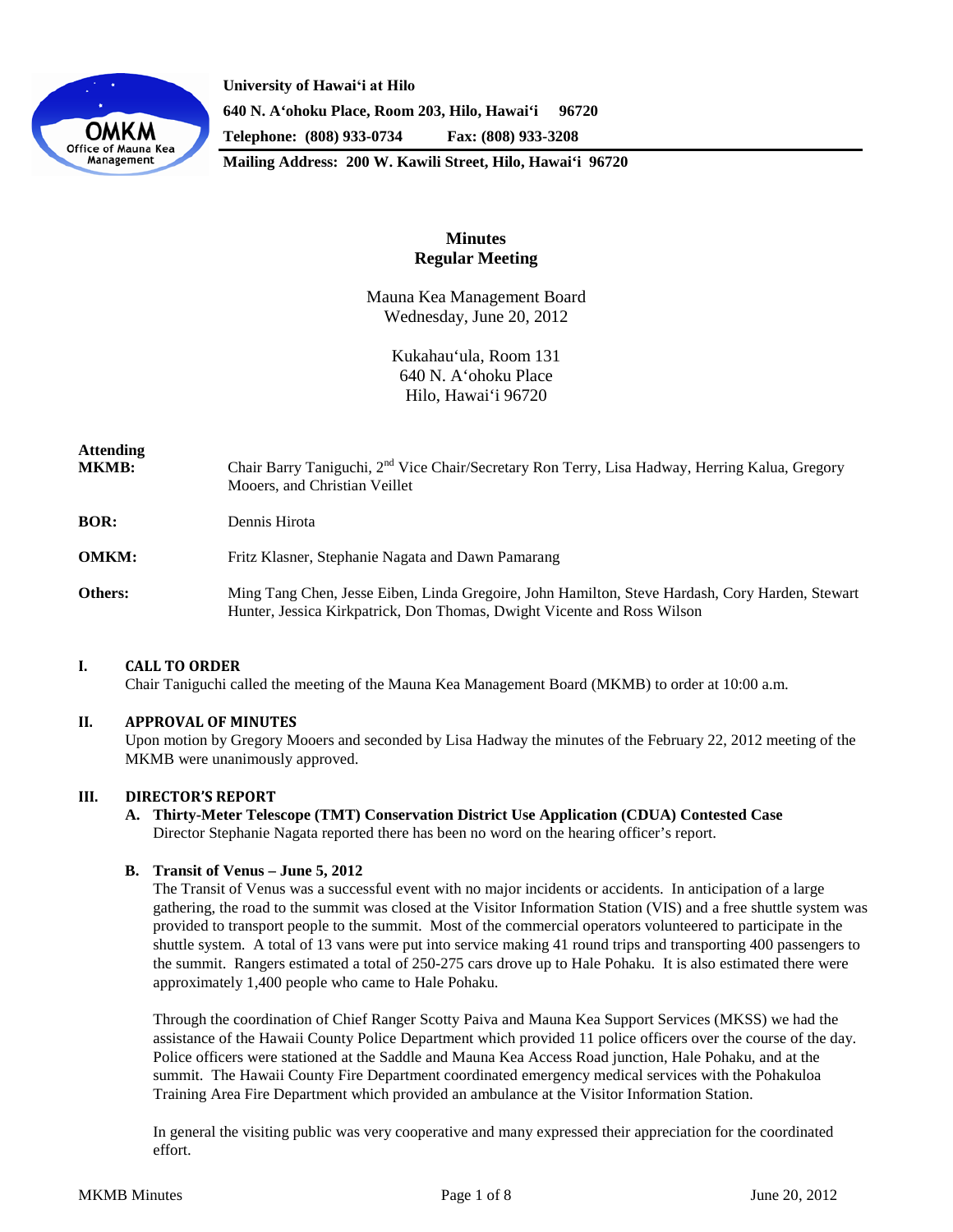## **C. Wekiu Bug**

Bishop Museum reported the preliminary results of their 2011 survey for wēkiu bugs. They recorded over 3,000 wēkiu bugs on Puʻu Wēkiu, Puʻu Hau Oki, Puʻu Poliahu and near the Very Long Baseline Array Antenna (VLBA).

### **D. Burial Treatment Plan**

A draft burial treatment plan, prepared by the Office of Mauna Kea Management's (OMKM) consultants Pacific Consulting Services, Inc., will be introduced and reviewed by the Hawaii Island Burial Council at their June 21<sup>st</sup> meeting in Kona. The draft was previously reviewed by Kahu Kū Mauna. The purpose of the plan is to describe the treatment of known burials found on the University's managed lands. It also includes measures on how to handle the inadvertent discoveries of bones. This plan is not driven by a construction project, which is usually the trigger for developing a burial treatment plan, but is part of OMKM's responsibilities as described in the Comprehensive Management Plan (CMP) and the Cultural Resources Management Plan (CRMP).

Long term measures for known burials calls for preserving in place with periodic site inspections. The determination of the treatment and disposition of an inadvertent discovery shall be made by the Department of Land and Natural Resources (DLNR) in consultation with OMKM, Office of Hawaiian Affairs, Hawaii Island Burial Council and any recognized descendents.

The next step will be to include the Burial Council's input into the plan before bringing it to Kahu Kū Mauna and the MKMB for final review and approval.

### **E. Ant Monitoring**

Fritz Klasner initiated monthly ant monitoring at Hale Pohaku and all the observatories in March and April, respectfully. Baited sticky traps are put out and collected a week later. To date nothing noteworthy has been caught except spiders and one ant. The ant was found in the Hale Pohaku kitchen on vegetables delivered that day. No ants were found in subsequent surveys. The observatories have been very cooperative and accommodating of Fritz in his efforts.

### **F. Summer Intern**

OMKM is participating in the Pacific Internship Program for Exploring Science (PIPES) and is funding Jessica Kirkpatrick for the summer. She is assisting Fritz with his project including his ant monitoring program and is also working with Dr. Jesse Eiben on the arthropod survey project. Jessica also has her own project in which she will be looking at arthropod diversity and host specificity on mamane and chenopodium around the Hale Pohaku area.

#### **G. Volunteer Day**

Fritz has been working with the VIS volunteer group organizing a once-a-month volunteer day. Fireweed pulls were organized around the Hale Pohaku area in March and along the road-side in April. In May the volunteers did some maintenance along the Humu'ula Trail. The next scheduled volunteer day is June  $30<sup>th</sup>$ . They will be doing more fireweed pulls around the 9,300-foot elevation and along the access road.

### **H. Office of Mauna Kea Management Website**

The Office is currently revamping its website. For greater efficiency our host site will be shifted to the IfA server which also houses the VIS, MKSS, and Mauna Kea Observatories Astronomy Outreach Committee web sites. There is one webmaster coordinating and updating all the websites which will be linked according to topics.

# **I. Information Brochure**

OMKM hired Sustainable Resources Group International, Inc. (SRGII) to developing an informational brochure that will contain information about the various resources on Mauna Kea. This will be given to visitors and passed out at various venues to generate awareness of the significance of Mauna Kea.

### **J. Visitor Information Station (VIS) Survey**

At the suggestion of OMKM, MKSS coordinated with University of Hawaii Hilo professor Alton Okinaka to conduct a survey of visitors on Mauna Kea. This is to help give us an idea of who visits and how many visit the mountain. The survey was initiated this past spring and will terminate this fall.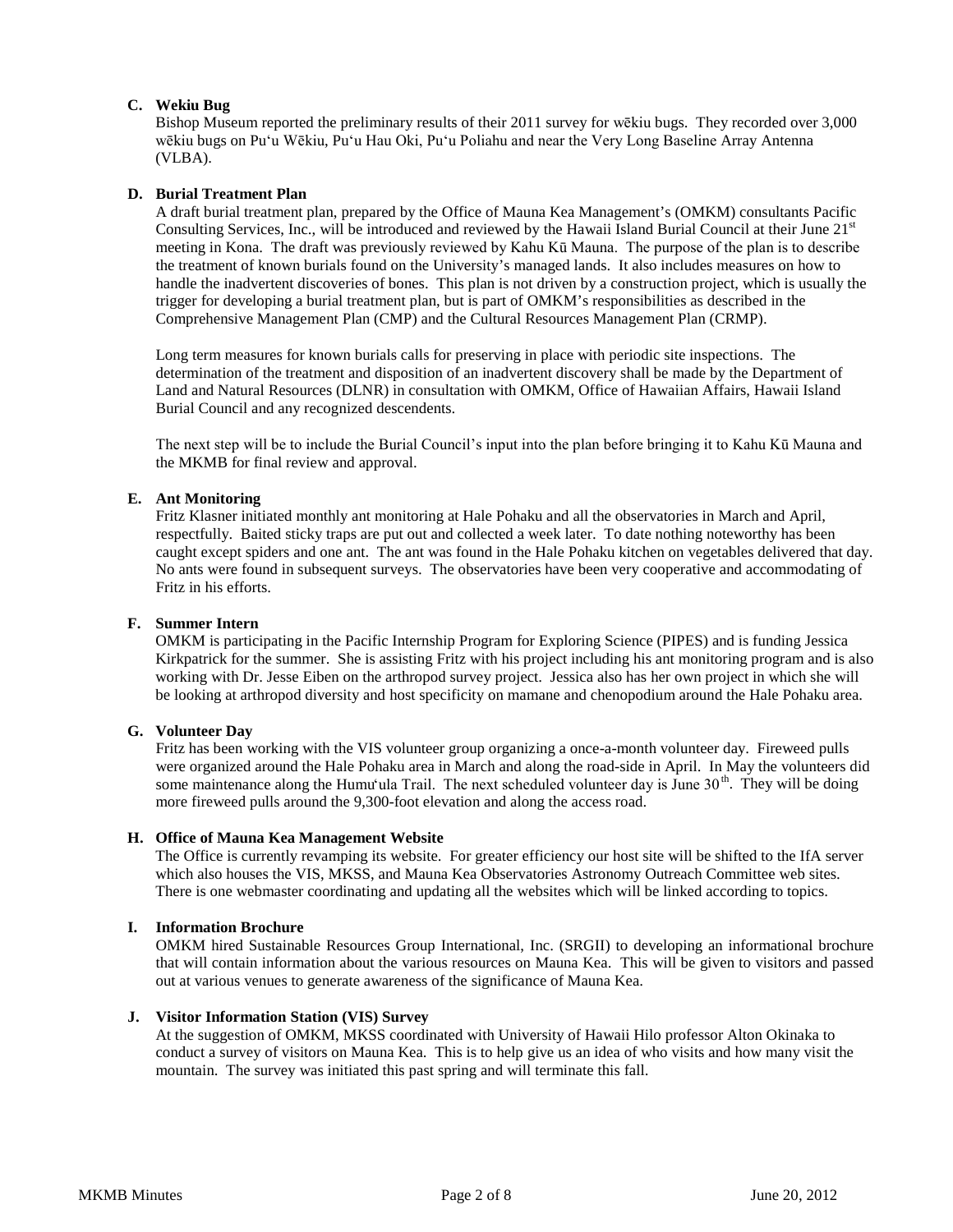## **K. Current Events**

The services of Current Events has been secured to help OMKM interface with the community to provide information about who we are, our purpose, goals and objectives, and our function. The intent is to inform and update the community about Mauna Kea and what is happening on the mountain.

## **L. Mauna Kea Rangers**

Two new rangers have been hired – DuWayne Waipa and Darrell Huston. Both have over 20 years experience with the Hawaii County Police Department. The two additions bring the total rangers to eight, including the chief ranger. This will allow three rangers to be scheduled daily with a minimum of two rangers on duty given vacation and sick days. This also provides more time spent monitoring on the summit and greater safety coverage, especially when there is a need for traffic control and evening star gazing activities.

### **M. International Alpine and Subalpine Symposium**

The dates for the symposium are August 4-7, 2012. There are about 40 guest speakers coming from various parts of the world, including Africa, Europe, South America, Asia, the continental United States, and Hawaii. Several Hawaii speakers who are involved in research on Mauna Kea will be presenting or participating on a panel or in workshops. In addition to the presentation of papers, there will be panel discussions and workshops and a field trip to Mauna Kea and Mauna Loa. *Arctic, Antarctic, and Alpine Research*, a journal specializing in the publication of arctic type research is interested in publishing the papers presented at the symposium. Environment Committee and MKMB members are invited to attend.

### **N. United Kingdom Infrared Telescope (UKIRT) and James Clerk Maxwell Telescope (JCMT)**

Director Nagata reported that funding for the United Kingdom Infrared Telescope and the James Clerk Maxwell Telescope will expire in June 2012 and 2013, respectively. Official communication regarding the decommissioning of either facility has not yet been received.

### **O. Recent High Winds**

Sustained high winds of about 60 mph with gusts around 90 mph occurred on the summit a couple of days ago. The winds blew rocks onto the road between the summit ridge and the NASA Infrared Telescope Facility. High winds at Hale Pohaku blew off part of the roof above the ranger office. Fortunately, no one was injured from the falling rocks or flying roof parts. Replacement of the ranger office roof is being worked on today.

### **IV. KAHU KŪ MAUNA COUNCIL (KKMC)**

Chad Kalepa Baybayan reported the Council will be reviewing policies and making recommendations for CR-7: Appropriateness of Constructing New Cultural Features and CR-9: Stacking of Rocks. The Council reviewed and made their recommendations to the draft Burial Treatment Plan. Two things that stood out in the plan were: 1) the treatment of inadvertent finds and 2) the difference between assumed burials and confirmed burials. Lastly, the Council will be interviewing for one new member to the Council.

Herring Kalua asked who makes the assumption if a burial is assumed or confirmed. Director Nagata explained there are known burials because of the presence of iwi. A number of features are believed to be burials but excavations were not made to confirm they are burials. These are called assumed burials. Assumed burials are treated as burials for purposes of protection and maintenance.

### **V. Committee Reports**

### **A. Environment Committee**

The committee met on June 13<sup>th</sup>. Dr. Terry invited Fritz Klasner to give the committee report. Committee discussions included:

- 1. Development of a research catalogue that addresses information needs identified in the Natural Resources Management Plan (NRMP). It will also help with identifying and prioritizing research and coordinate with other groups and interested parties to help meet those information needs. The research catalogue will be part of the implementation plan for the natural resource component.
- 2. Invasive species plan is going through the last administrative process for approval. A meeting with all parties took place in May to ensure all parties have similar expectations and understanding.
- 3. Working with the Hawaii Department of Agriculture regarding honeybee problems at Hale Pohaku. Two swarm traps are in place near Hale Pohaku facilities. The intent is to reduce the likelihood of swarms forming on facilities.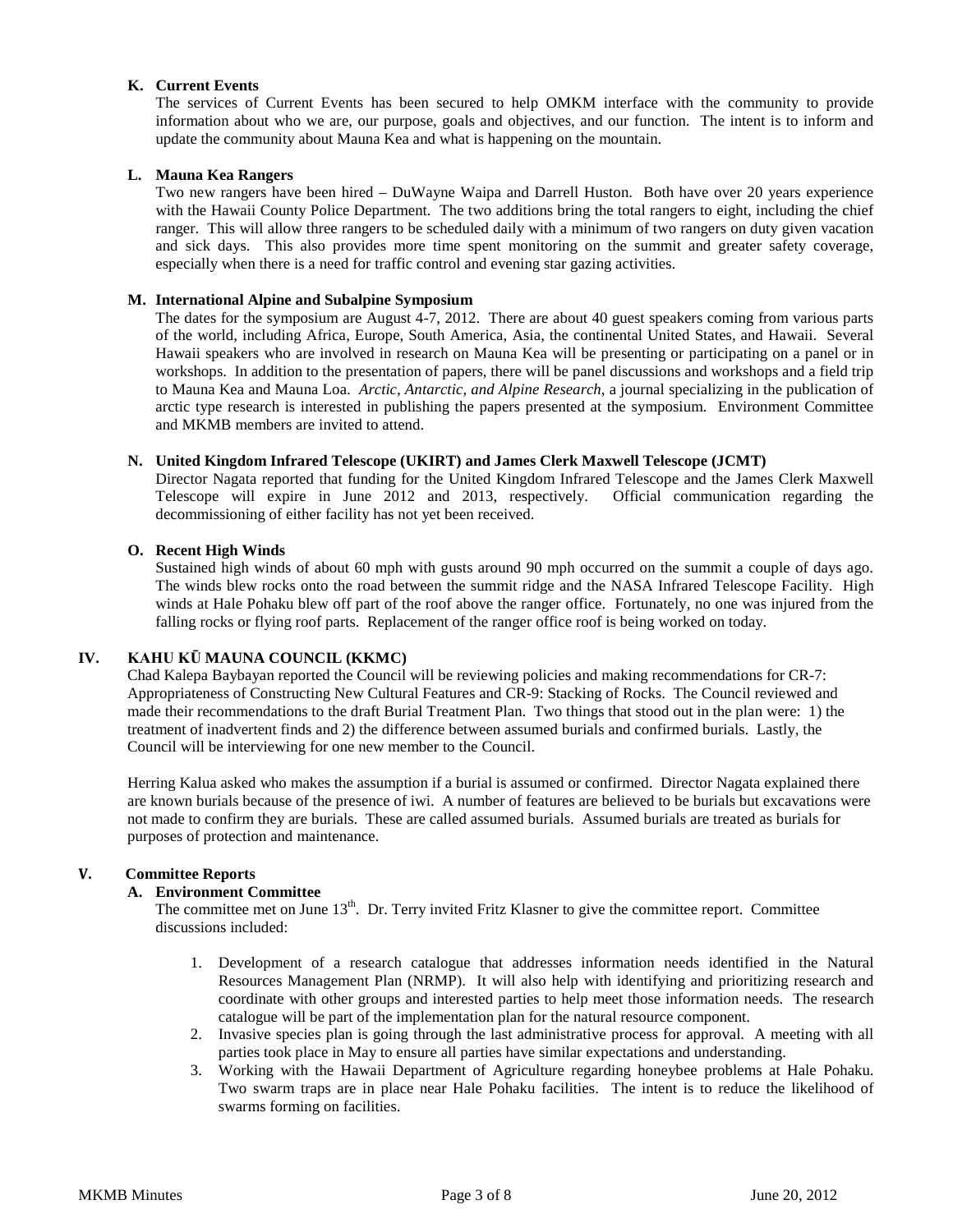## **VI. NEW BUSINESS**

### **A. Gemini Observatory: Request to Install**

- 1. Dome Shutter Service Platforms, and
- 2. A Global Positioning System (GPS) Antenna

### *Dome Shutter Service Platforms - Project Background, purpose and planned activities*

There are four dome shutter drives (one each on the upper and lower shutters on both sides of the shutters) that are used to for raising and lowering the upper and lower shutters. The dome drives require periodic maintenance and repair. To access the drives, Gemini staff place a temporary plank that is cantilevered from the upper platform catwalk located at the base of the dome and top of the support structure. This method is both difficult and unsafe. To provide for a safe working environment while servicing the dome drives, Gemini is proposing to install permanent service platforms.

The platform incorporates a flat metal grating surfaced that can accommodate two people while performing their servicing activities. The design of the platform meets safety, seismic, and snow, ice, and wind loading standards. The platform will be pre-fabricated off site and shipped to the island where it will be assembled on site. The shipping containers will be inspected upon arrival by a trained biologist approved by OMKM.

Assembly of the platform requires the use of a crane to lift the assembled platform into place. The entire structure will be painted black to match the existing colors of the observatory. A man-lift will be used for inspections that may be required by the County of Hawaii. Both the crane and man lift will be on site for the duration of the installation and will remain within the boundaries of the Gemini site disturbed area. Gemini will perform quality control measures to assure that no debris is loose, is properly contained and transported off the mountain for disposal. Estimated time to install the platforms is about three weeks. Gemini does not anticipate any ground disturbance to the site during the installation.

## *GPS Antenna – Project Background, purpose and planned activitie*s

Gemini currently uses an internet connectivity to operate facility's routers and switches. They also have a GPS antenna that downloads signals from a satellite clock as a backup in case they lose their internet connectivity. The location of the existing GPS antenna is on the east side of the support building but it does not receive a sufficient stable signal. Gemini is proposing to install another antenna on the south side of the support building to increase the signal strength and reliability.

The antenna is composed of two 27" tall pipes, each with a 6" cap. The pipes will be attached to a pipe that will be mounted perpendicular to the enclosure wall and will extend out about 30". The antenna assembly will be prefabricated and made ready for installation by drilling a hole into the enclosure wall.

Kahu Kū Mauna Council

Kahu Kū Mauna did not have objections to either of projects.

#### DLNR Permit/Approval

#### *Dome Shutter Platforms*

DLNR reviewed the dome shutter platforms proposal and stated this project is an identified use in the Conservation District pursuant to HAR §13-5-22 *Identified Land Uses in the Protective Subzone,* P-8 STRUCTURES AND LAND USES, EXISTING, (A-1) *Minor repair, maintenance, and operation to an existing structure, facility, use, land, and equipment whether it is nonconforming or permitted, that involves mostly cosmetic work or like-to-like replacement of component parts, and that results in negligible change to or impact to land, or a natural and cultural resource,* and does not require a permit.

In addition the installation of the dome shutter platforms can be considered exempt from needing an environmental assessment pursuant to HAR §11-200-8 (2) *Replacement or reconstruction of existing structures and facilities where the new structure will be located generally on the same site and will have substantially the same purpose, capacity, density, height, and dimensions as the structure replaced*.

### *GPS Antenna*

Given the relatively minor nature of this proposed activity compared to the dome shutter platform project, it is likely a DLNR permit is not needed. However, an inquiry with DLNR will be made to confirm.

#### OMKM Recommendations

1. Based on the following, OMKM recommends classifying both of these projects Minimal Impact: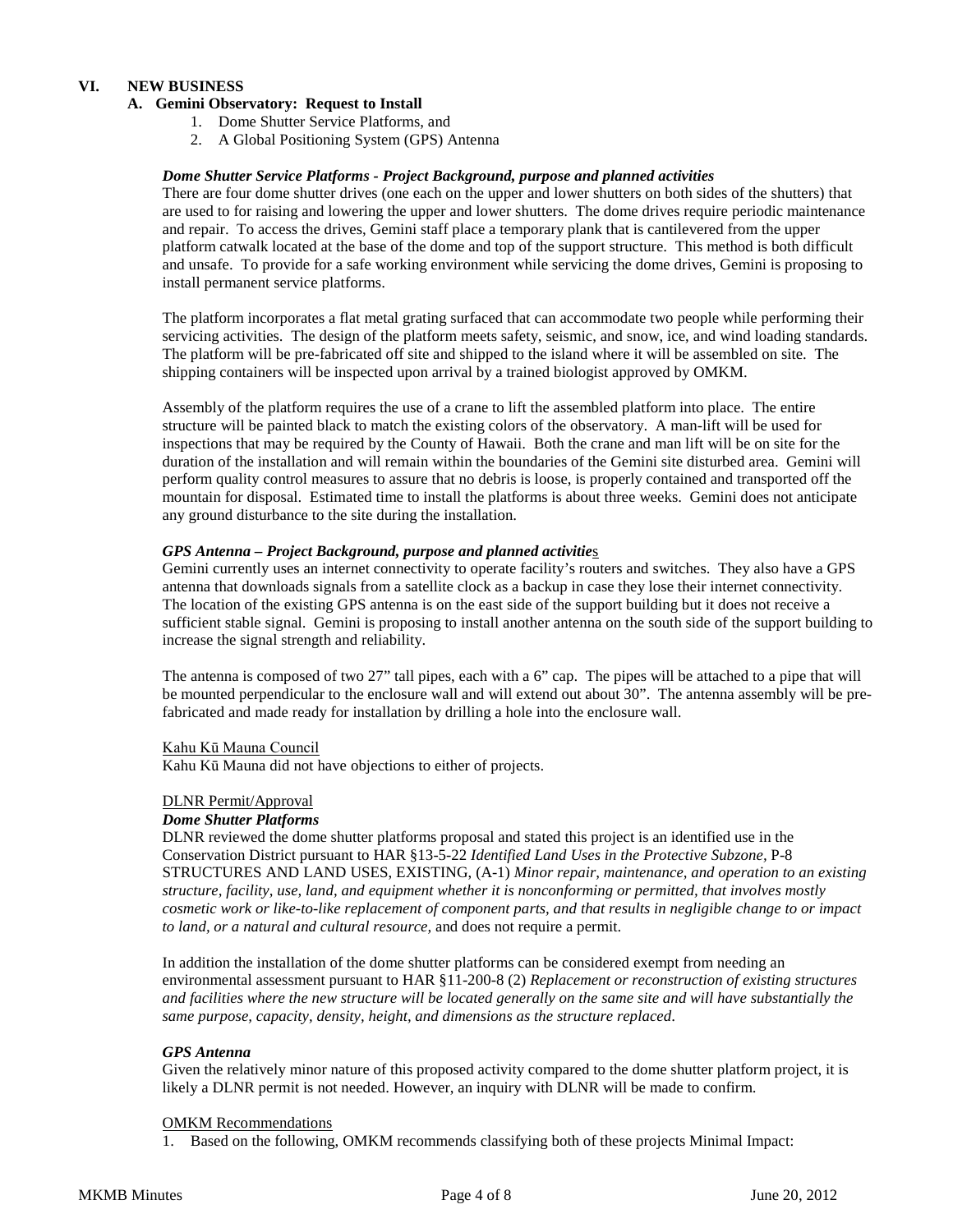- − The proposed requests do not increase the ground footprint of the facility.
- − There are no archaeological sites in the immediate pathway.
- − No excavation is involved and the activity will take place on previously disturbed land and within Gemini's footprint.
- − The impact to the immediate surroundings and summit region are negligible.
- − Dome Shutter project:
	- This is a needed safety measure.
	- The platform pieces will be pre-fabricated and brought to the summit for installation; containers will be inspected by a biologist approved by OMKM prior to delivery to the summit.
	- Installation is a short duration approximately 3 weeks.
- 2. If these projects are classified Minimal Impact, OMKM recommends Gemini be allowed to proceed with its requests.

### Conditions

OMKM recommends the following conditions:

- 1. Submit copies of correspondence between the applicant and DLNR.
- 2. If a DLNR permit for the GPS antennae project is issued submit a copy to OMKM.
- 3. Comply with conditions of the DLNR Permit.
- 4. Notify OMKM when it will commence installation activities.
- 5. Gemini shall implement the following mitigation measures as well as resource protection measures described in its proposal:
	- −Gemini shall ensure that loose tools or equipment are not left on the job site at the end of each day by its contractor or by Gemini staff.
	- − In the event of high wind conditions precautions will be taken to prevent debris from being blown from the job site.
	- − All waste material generated will be removed and disposed of properly; all perishable items, including food, wrappers and containers shall be removed at the end of each day.
- 6. Submit a copy of the invasive species inspection report of the crates/containers and transport vehicle for the dome shutter platform parts.
- 7. Allow OMKM rangers to visit and monitor installation activities.
- 8. Notify OMKM upon completion of the project.

#### Discussion

Dennis Hirota asked if each facility had its own timing GPS system or if this is unique to Gemini. Christian Veillet replied they have their own which is good because they do not have to rely on connections between other observatories.

Gregory Mooers noted that when DLNR reviews requests they have a set of standard conditions that are applied. Condition 3 of DLNR's letter states: "*The requirements set out in the Mauna Kea Comprehensive Management Plan and associated Resource Subplans be followed during construction;"* It may not be a bad idea for this Board to have some standard conditions that are applied. What he would like to see happen as proposals come forward from the users of the mountain is that they explain how their proposal is consistent with the plans that have been adopted. As the regulatory body we should require compliance with our plans. He recommended coming up with some standard conditions similar to DLNR's which comply with our plans.

Ron Terry endorsed Mr. Mooers' statement adding we should require the applicants to review all applicable plans and discuss consistency. Dr. Terry also expressed appreciation to Gemini for bringing forward two projects at once as Kahu Kū Mauna has asked before.

#### **Action**

It was moved by Ron Terry and seconded by Herring Kalua to accept OMKM's recommendation to classify both projects Minimal Impact and allow the applicant to proceed. The motion was carried unanimously.

### **B. PISCES: Request to Lay a Temporary Cable from the VLBA to a Vantage Point Overlooking "Apollo Valley"**

The Pacific International Space Center for Exploration Systems (PISCES) is requesting to lay a temporary fiber optic cable between the VLBA to an antenna placed at a vantage point overlooking the plain of glacial remains ("Apollo Valley") in DLNR's Forest Reserve.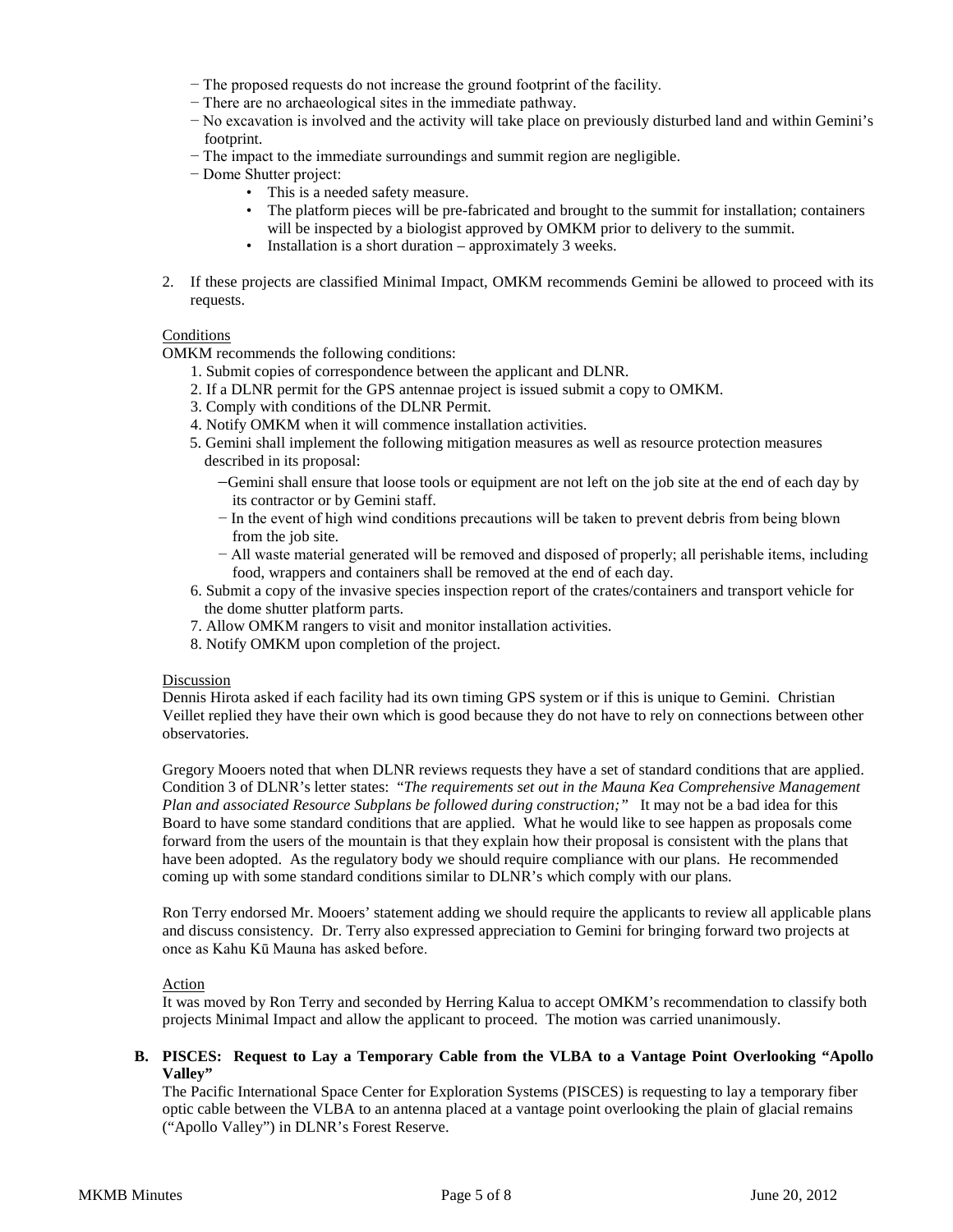UHH faculty John Hamilton and Christian Anderson, are the Principal and co-principal investigators, respectfully, of the analog field test for the robotic rover portion of the PISCES project. The rover they will be testing is a prototype that will be sent to the moon to conduct ground truthing surveys for elements and resources including water, which is believed to exist on the lunar surface. The testing is an effort to "simulate" real-time, remote communication conditions that will be used to operate the rover on the moon. The test will also provide field experience for remote maneuvering of the rover.

### Scope of Work

"Apollo Valley" was chosen because of its geological similarity to the moon's surface. "Mission Control" will be at Hale Pohaku. Because pu'u on Mauna Kea block wireless signals, it is necessary to establish a wireless connection between the project test site and "Mission Control." The project is proposing to lay a 1000 foot cable between the VLBA and a portable antenna overlooking the rover test site. The antenna will be mounted on a tripod approximately five feet tall. The cable requires power which will be provided by a portable generator attached to a propane tank with sufficient fuel to last six days of service. There are no archaeological sites along the proposed pathway. Proposed dates of the project are July  $10-20<sup>th</sup>$ . The main operational dates are July  $13-$ 19th. The test of the rover will be on DLNR Forest Reserve land, but access to the site will be via the Summit Access Road. Permission has been granted by VLBA to hook up to their system.

### Kahu Kū Mauna Council

Kahu Kū Mauna did not have objections to this project.

#### DLNR Permit/Approval

Permission has been granted by DLNR to test the rover on Forest Reserve lands.

## OMKM Recommendations

- 1. Based on the following, OMKM recommends this project be classified Minimal Impact:
	- − The proposed request is temporary six days.
	- − There are no archaeological sites close to the proposed path of the cable.
	- − The general area is not prime wēkiu bug habitat and installation activities will have minimal impact on bug habitat provided the cable pathway is kept to the large-dense rock type (gray-brown-tan large rocks and avoid walking on the less-dense rock tephra (red-brown rocks).
	- − Impact on plants, especially silverswords, is minimal; avoid all plants by laying the cable to either side of any encountered.
	- − Impact to immediate surroundings and summit region is minimal.
- 2. If this project is classified Minimal Impact, OMKM recommends PISCES be allowed to proceed with this request.

## **Conditions**

OMKM recommends the following conditions:

- 1. Officially notify OMKM when it will commence its activities, citing day and time it will lay the cable
- 2. Arrange with OMKM for a ranger or OMKM's Natural Resources Program Manager to accompany the project crew and monitor the laying of the cable.
	- − The crew laying the cable must keep to the large-dense rock type (gray-brown-tan large rocks and avoid walking on less-dense rock tephra (red-brown rocks).
	- − Crew is to place cable away from all encountered plant(s).
- 3. Crew is stay off of all pu'u (cinder cones).
- 4. Use only local large rocks for anchoring cable and tripod no use of sand, soil, or cinder either from local or external sources.
- 5. Upon completion of the test scatter rocks used to anchor equipment.
- 6. No excavation or drilling of holes for anchoring the tripod or other equipment.
- 7. Arrange with OMKM for ranger support regarding the parking of vehicles alongside the summit access road.
- 8. Notify OMKM when it completes its testing and removal of equipment.

# Discussion

Mr. Mooers stated an additional condition should be added stating the applicant contact DLNR to make sure their permitting process is in place and that they provide OMKM of all correspondence with DLNR. Dr. Terry noted also if there are any conflicts in the conditions.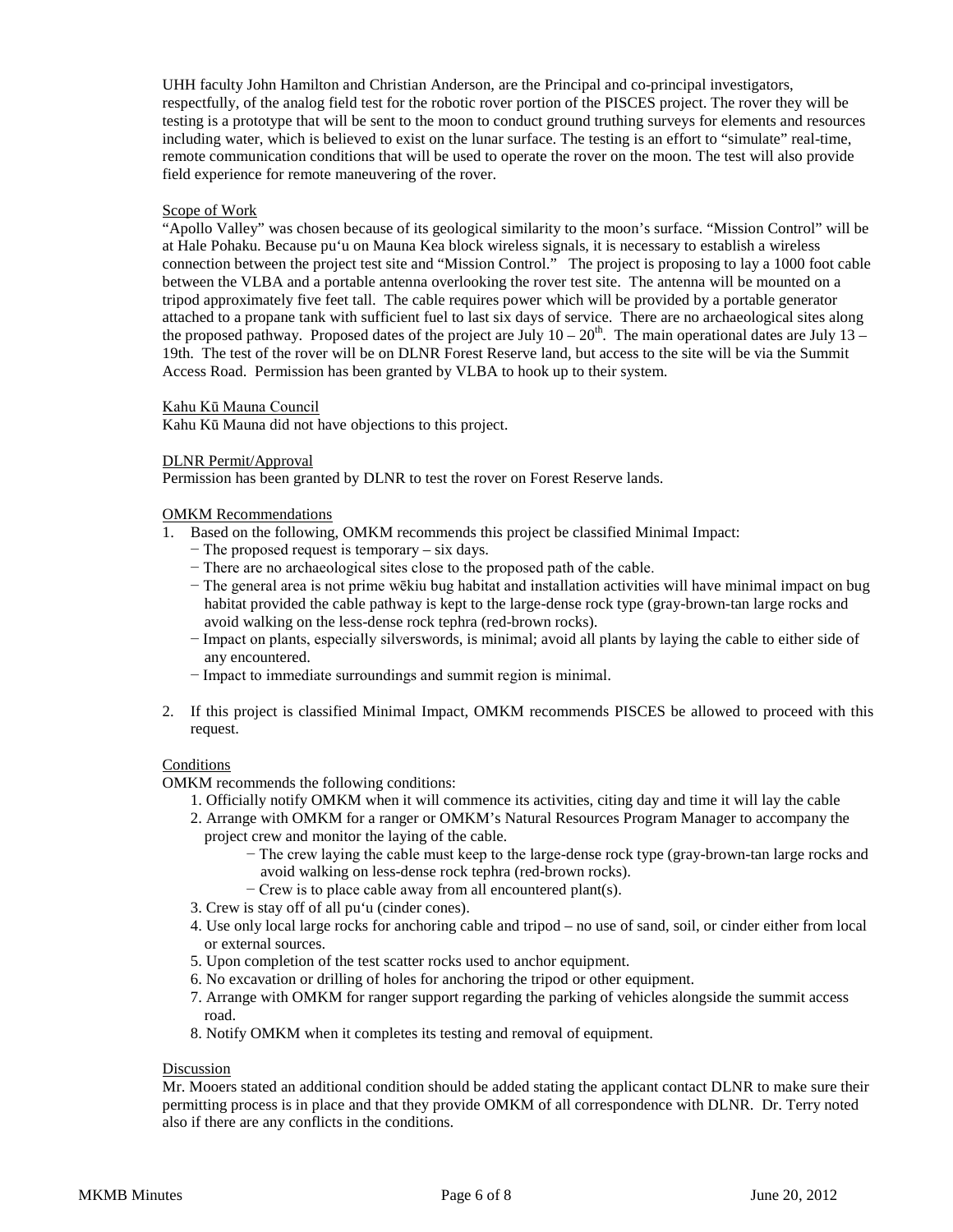Lisa Hadway asked if the Forest Reserve permit was issued to the applicant. John Hamilton explained Roger Imoto is holding the permit pending final determination of no impact from the State Historic Preservation Division. There is an archaeological site at the edge of the glacial wash. They had two of their archaeological firms research this matter.

Ms. Hadway stated because this is one of those dual jurisdictional situations it would be helpful in the future for the Board to know if the applicant has a DLNR permit or be provided with more information from DLNR. She recommended adding another condition that the Forest Reserve permit has to be in place with all conditions represented.

Dr. Terry asked if there was any involvement or benefit to UH Hilo students. Mr. Hamilton replied they are hiring about 35 students. Most of these students will be assisting at Hale Pohaku and at their adjacent test site.

Dr. Veillet had a question about the radio frequency to be used and if they would be any impact on Mauna Kea. Mr. Hamilton stated details have been handled and are in place between the National Radio Astronomy Observatory and the Institute for Astronomy. It is using the same mode that the Venus transit broadcast used.

Dr. Veillet stated this should be added in the conditions.

#### Action

It was moved by Gregory Mooers and seconded by Herring Kalua to accept OMKM's recommendation to classify this project as Minimal Impact and allow the applicant to proceed with additional conditions as amended. The motion was carried unanimously.

### **C. Dr. Don Thomas: Update on the Army's Test Drilling for Water - Humuʻula Groundwater Hydrology Investigation Update**

#### Project Background, objective and plan

This project is being conducted by the University of Hawaii Institute of Geophysics and Planetology and is funded by the Cooperative Ecosystems Study Unit Program. It also has strong support from a broad array of stakeholders including county, state, federal agencies. They are seeking funding from the National Science Foundation (NSF) for basic research on core and water analysis. The objective of the project is to better understand Hawaii Island's hydrology.

The plan is to drill two small diameter test/core holes and analyze the geology and groundwater. Testing will help to determine the isotopic and age variations corresponding with depth. They also hope to make an assessment of the recharge sources and residence time of the water in the aquifer(s). A second borehole will provide a measure of the "scale" and variability of the hydrologic structures and determine supporting/confining formations for water and implications for the Saddle region and adjacent areas.

#### Status

A Draft Environmental Assessment has been completed and a Finding of No Significant Impact is proposed. He anticipates publication of the Draft Environmental Assessment notice by the Office of Environmental Quality Control on  $\tilde{J}$ uly  $8<sup>th</sup>$ . With completion of the environmental review and permitting process they hope to initiate drilling in late September

#### Discussion

Mr. Mooers asked the name of the accepting agency. Dr. Thomas replied it is the University.

Dr. Terry asked what could we learn about Mauna Kea in general from a geological look at the Saddle area. Dr. Thomas replied there is a lot that is unknown about Mauna Kea so it would be hard to project what we will learn. It is very possible that elements of Hualalai maybe be under the flank of Mauna Kea. It was recently learned that the northeastern flank of Mauna Kea is underlayed by Kohala Mountain. He is hoping to get a better sense of what the relationship is between Mauna Kea and the other volcanoes and in turn what their function is in relation to the storage of water within the island.

Herring Kalua commented that communication is critical for a project to succeed. Was there communication with the various landowners in the area? Dr. Thomas replied there were intensive discussions with the Department of Hawaiian Homes on Oahu as well as here locally and the Leeward Planning Conference. They also tried to make the community aware of the project. Mr. Kalua volunteered his services to the project. We need to do things